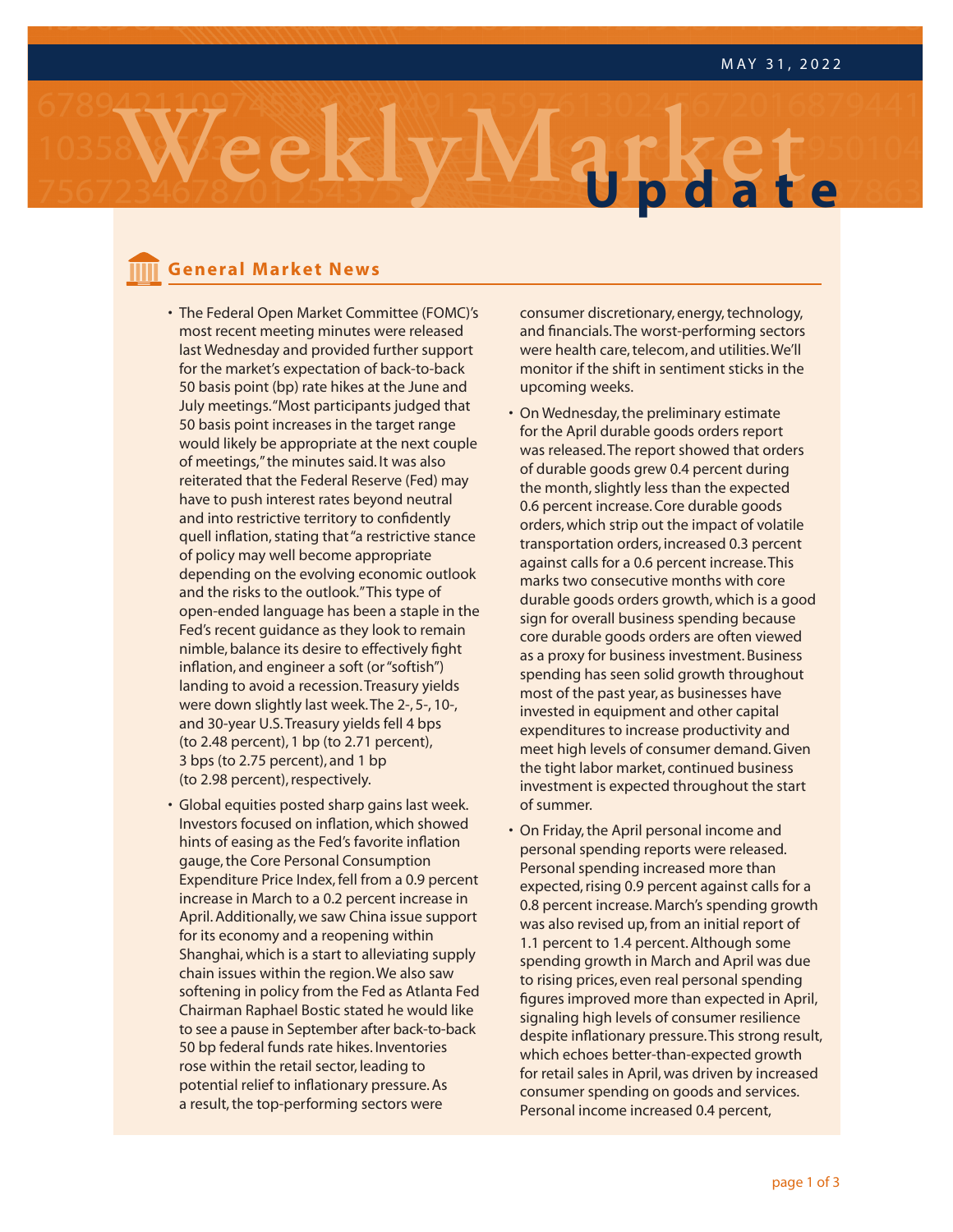#### **General Market News (continued)**

slightly below the 0.5 percent increase that was expected. Although personal income growth missed modestly against forecasts, this was still a solid result that marked seven consecutive months with rising incomes, highlighting the strength of the labor market recovery over that period.

## **Market Index Performance Data**

#### **EQUITIES**

| <b>Index</b>                 | <b>Week-to-Date</b> | <b>Month-to-Date</b> | <b>Year-to-Date</b> | 12-Month |
|------------------------------|---------------------|----------------------|---------------------|----------|
| S&P 500                      | 6.62                | 0.81                 | $-12.21$            | 0.32     |
| Nasdaq Composite             | 6.85                | $-1.53$              | $-22.21$            | $-11.17$ |
| <b>DJIA</b>                  | 6.28                | 0.96                 | $-7.85$             | $-2.03$  |
| <b>MSCI EAFE</b>             | 3.48                | 0.63                 | $-11.45$            | $-10.77$ |
| <b>MSCI Emerging Markets</b> | 0.91                | $-2.82$              | $-14.63$            | $-21.53$ |
| Russell 2000                 | 6.49                | 1.41                 | $-15.51$            | $-15.87$ |

*Source: Bloomberg, as of May 27, 2022*

### **FIXED INCOME**

| <b>Index</b>          | <b>Month-to-Date</b> | Year-to-Date | 12-Month |
|-----------------------|----------------------|--------------|----------|
| U.S. Broad Market     | 1.14                 | $-8.47$      | $-7.77$  |
| U.S. Treasury         | 0.75                 | $-7.81$      | $-6.98$  |
| U.S. Mortgages        | 1.62                 | $-6.83$      | $-7.12$  |
| <b>Municipal Bond</b> | 1.35                 | $-7.59$      | $-6.92$  |

*Source: Morningstar Direct, as of May 27, 2022*



# **What to Look Forward To**

On Tuesday, the Conference Board Consumer Confidence survey for May was released. Consumer confidence declined by less than expected during the month. The index fell from an upwardly revised 108.6 in April to 106.4 in May, against calls for a further drop to 103.6. This result left the index above the recent low of 105.7 recorded in February 2022. Confidence has been challenged since last summer largely due to concerns about inflation and the

pandemic. The index hit a post-lockdown high of 128.9 in June 2021. Since then, the declines we've seen highlight the negative impact of concerns about inflation and Covid-19 infections over the past year. Looking forward we'll likely need to see further signs of slower inflation before confidence returns to the highs of last summer. That said, although confidence has been challenged over the past year, consumer spending growth has remained relatively